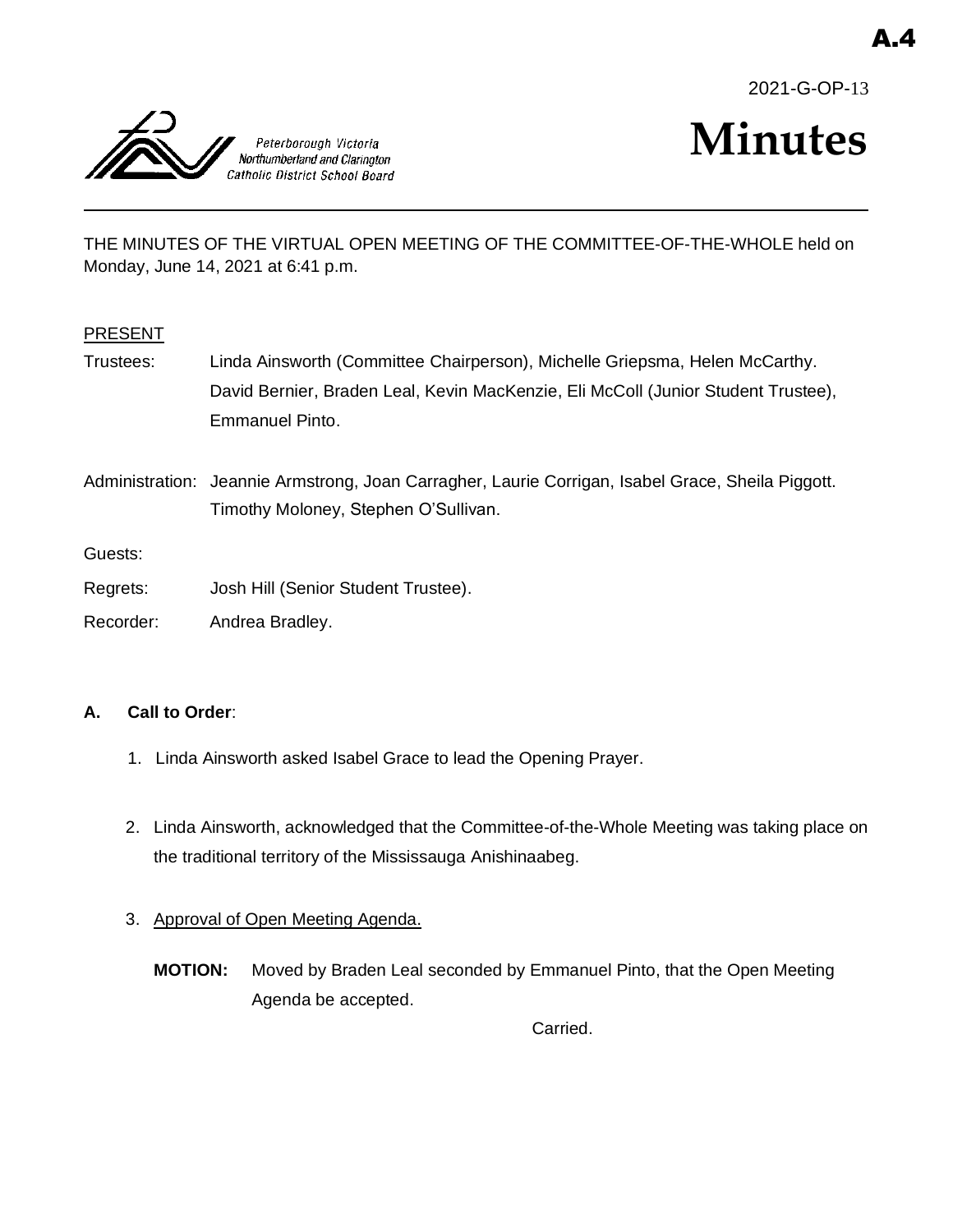4. Declarations of Conflicts of Interest.

There were no conflicts of interest.

## 5. Approval of the Minutes of the Committee-of-the-Whole – Open Meeting held on May 10, 2021.

**MOTION:** Moved by Helen McCarthy, seconded by Kevin MacKenzie that the Minutes of the Committee-of-the-Whole – Open Meeting, held on May 10, 2021, be approved.

Carried.

#### 6. Business Arising from the Minutes.

There was no business arising from the Minutes.

### **B. Recommended Actions/Presentations:**

1. 2021-2022 Draft Budget Information.

Isabel Grace, Superintendent of Business and Finance, presented the 2021-2022 Draft Budget Information Report to the Committee-of-the-Whole. Isabel explained the report in detail, along with the PVNCCDSB financial pages that accompanied the report. Isabel answered questions from Trustees.

**MOTION:** Moved by Braden Leal, seconded by Helen McCarthy that the Committee-of-the-Whole recommends the Board approve the 2021-2022 Operating Expenses Budget, in the amount of \$200,622,556 as presented.

Carried.